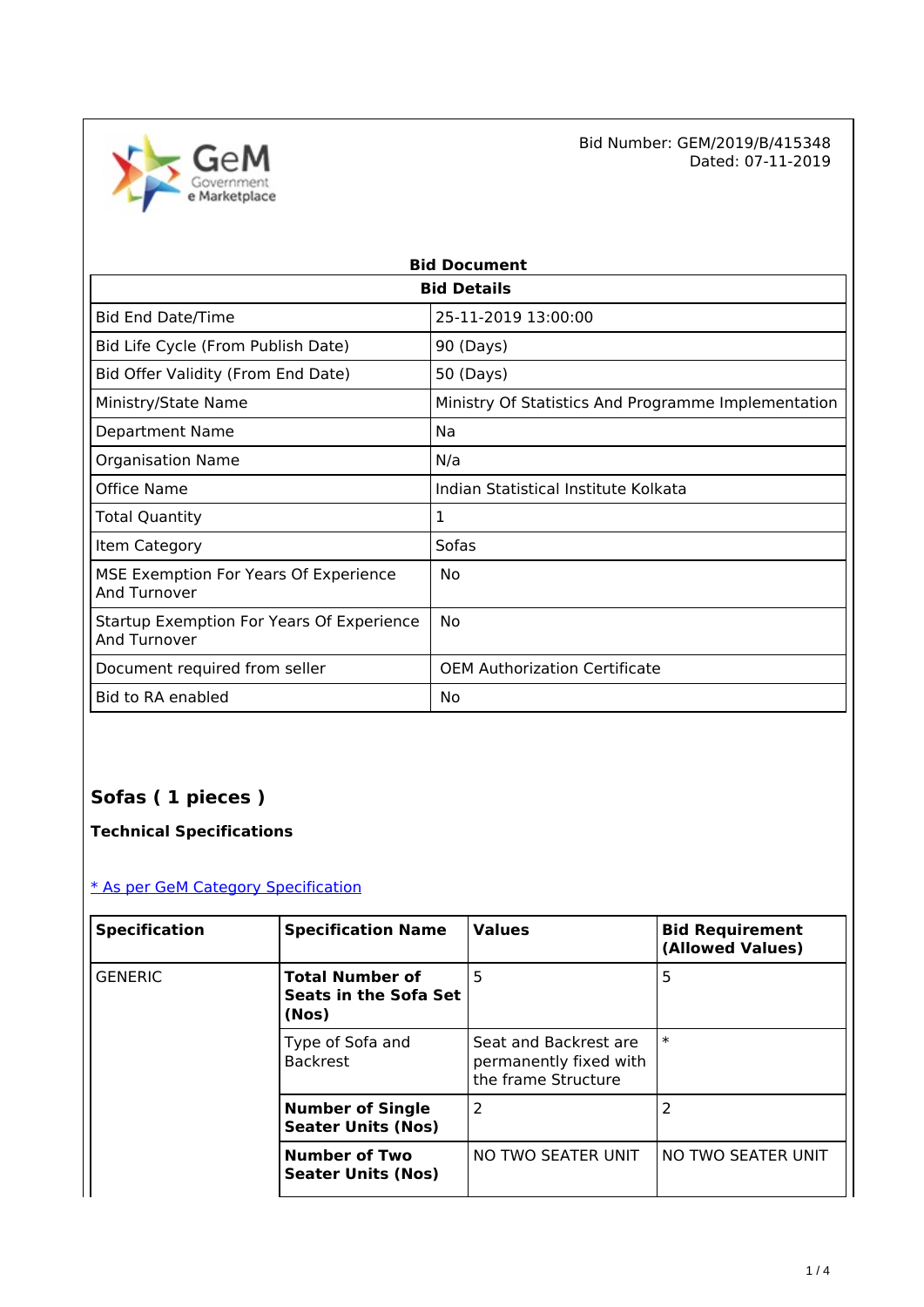|                  | <b>Number of Three</b><br><b>Seater Units (Nos)</b>                          | 1                                     | $\mathbf{1}$                          |
|------------------|------------------------------------------------------------------------------|---------------------------------------|---------------------------------------|
|                  | <b>Number of Four</b><br><b>Seater Units (Nos)</b>                           | <b>NO FOUR SEATER</b><br><b>UNITS</b> | <b>NO FOUR SEATER</b><br><b>UNITS</b> |
|                  | <b>Frame Covering</b>                                                        | <b>Partially Upholstered</b>          | Partially Upholstered                 |
|                  | Sofa Set is Foldable to<br>use as bed                                        | No                                    | $\ast$                                |
|                  | <b>Backrest Cushion</b><br>Material                                          | rubber                                | $\ast$                                |
|                  | Density of Cushion of<br><b>Backrest Material</b><br>(Kg/Cubic M)            | 75                                    | $\ast$                                |
|                  | <b>Covering Material for leather fabric</b><br><b>Seat and Backrest</b>      |                                       | leather fabric                        |
| <b>MATERIAL</b>  | <b>Frame Structure</b><br><b>Material and size</b><br>$(\pm 1$ mm)           | 18 mm teak plywood                    | 18 mm teak plywood                    |
|                  | <b>Seat Cusion Material</b>                                                  | foam                                  | foam                                  |
|                  | Density of Cushion of<br>Seat Material $\pm 3$<br>(Kg/Cubic M)               | 30                                    | $\ast$                                |
|                  | <b>Type of Spring in the</b><br><b>Base / Seating</b>                        | No Spring in the Base                 | No Spring in the Base                 |
| <b>DIMENSION</b> | <b>Length of Single</b><br><b>Seater Units in mm</b><br>$(\pm 5 \text{ mm})$ | 660                                   | 660                                   |
|                  | <b>Length of Two</b><br><b>Seater Units in mm</b><br>$(\pm 10$ mm)           | N.A                                   | N.A                                   |
|                  | <b>Length of Three</b><br><b>Seater Units in mm</b><br>$(\pm 10$ mm)         | 1750                                  | 1750                                  |
|                  | <b>Length of Four</b><br><b>Seater Units in mm</b><br>$(\pm 10$ mm)          | N.A                                   | N.A                                   |
|                  | <b>Depth of Sofa Units</b><br>in mm $(\pm 10$ mm)                            | 400                                   | 400                                   |
|                  | Sofa Height (Without<br>Back Cushion) ±5 (mm)                                | 450                                   | $\ast$                                |
|                  | Sofa Height (With Back<br>Cushion) $±5$ mm                                   | 600                                   | $\ast$                                |
|                  | Arm Width $\pm 5$ (mm)                                                       | 100                                   | $\ast$                                |
|                  | Arm Height $\pm 5$ (mm)                                                      | 650                                   | $\ast$                                |
|                  | Seat Height (With Seat<br>Cushion) $\pm 5$ (mm)                              | 450                                   | $\ast$                                |
|                  | Sofa Leg Height                                                              | 150                                   | $\ast$                                |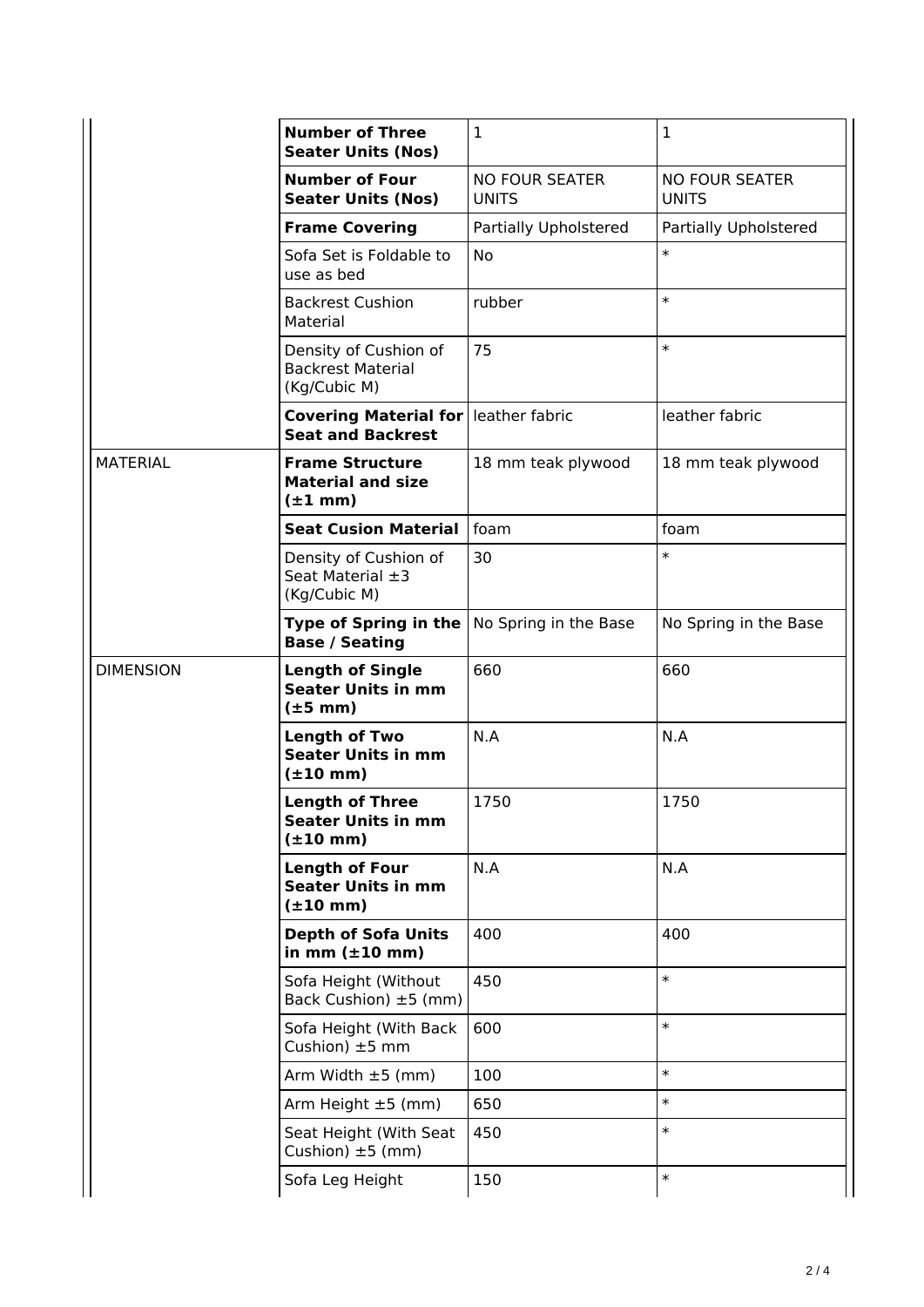|                            | $±2$ (mm)                                                     |                                 |              |
|----------------------------|---------------------------------------------------------------|---------------------------------|--------------|
|                            | Sofa Leg Width /<br>Diameter $\pm 2$ (mm)                     | 100                             | $\ast$       |
|                            | Seat Cushion Length<br>$±5$ (mm)                              | 1700                            | $\ast$       |
|                            | Seat Cushion Width ±5<br>(mm)                                 | 510                             | $\ast$       |
|                            | <b>Seat Cusion Thickness</b><br>$±5$ (mm)                     | <b>NA</b>                       | $\ast$       |
|                            | <b>Backrest Cushion</b><br>Length $\pm 5$ (mm)                | 895                             | $\ast$       |
|                            | Backrest Cushion Width<br>$±5$ (mm)                           | <b>NA</b>                       | $\ast$       |
|                            | <b>Backrest Cushion</b><br>Thickness $\pm 3$ (mm)             | 125                             | $\ast$       |
|                            | Thickness of Foam in<br>$arms \pm 2$ (mm)                     | N.A                             | $\ast$       |
|                            | Thickness of Foam in<br>back $\pm 2$ (mm)                     | 60                              | $\ast$       |
|                            | Thickness of Foam in<br>front $\pm 2$ (mm)                    | 60                              | $\ast$       |
|                            | Thickness of Foam in<br>sides $\pm 2$ (mm)                    | 50                              | $\ast$       |
| <b>COLOUR &amp; FINISH</b> | Colour of Polish on<br>exposed Wood frame                     | N.A                             | $\ast$       |
|                            | <b>Colour of Covering</b><br>Material                         | AS PER BUYER'S<br><b>CHOICE</b> | $\ast$       |
| <b>WARRANTY</b>            | <b>WARRANTY PERIOD</b><br><b>IN NUMBER OF</b><br><b>YEARS</b> | $\mathbf{1}$                    | $\mathbf{1}$ |

\* Specifications highlighted in bold are the Golden Parameters.

 \* Bidders may note that In respect of non-golden Parameters, the specifications 'Values' chosen by Buyer will generally be preferred over 'Bid requirement ( allowed Values) by the Buyer.

#### **Consignees/Reporting Officer and Quantity**

| S.No. | Consignee/Reporti   Address<br>ng Officer |                                                                                                    | Quantity | Delivery Days |
|-------|-------------------------------------------|----------------------------------------------------------------------------------------------------|----------|---------------|
|       | Anis                                      | Mohammed Zafar   700108, Indian Statistical<br>Institute Kolkata 203 B T<br>Road, Kolkata - 700108 |          | 30            |

#### **EMD Detail**

| -<br>. <b>.</b> .<br>.No<br>rea<br>. |
|--------------------------------------|
|--------------------------------------|